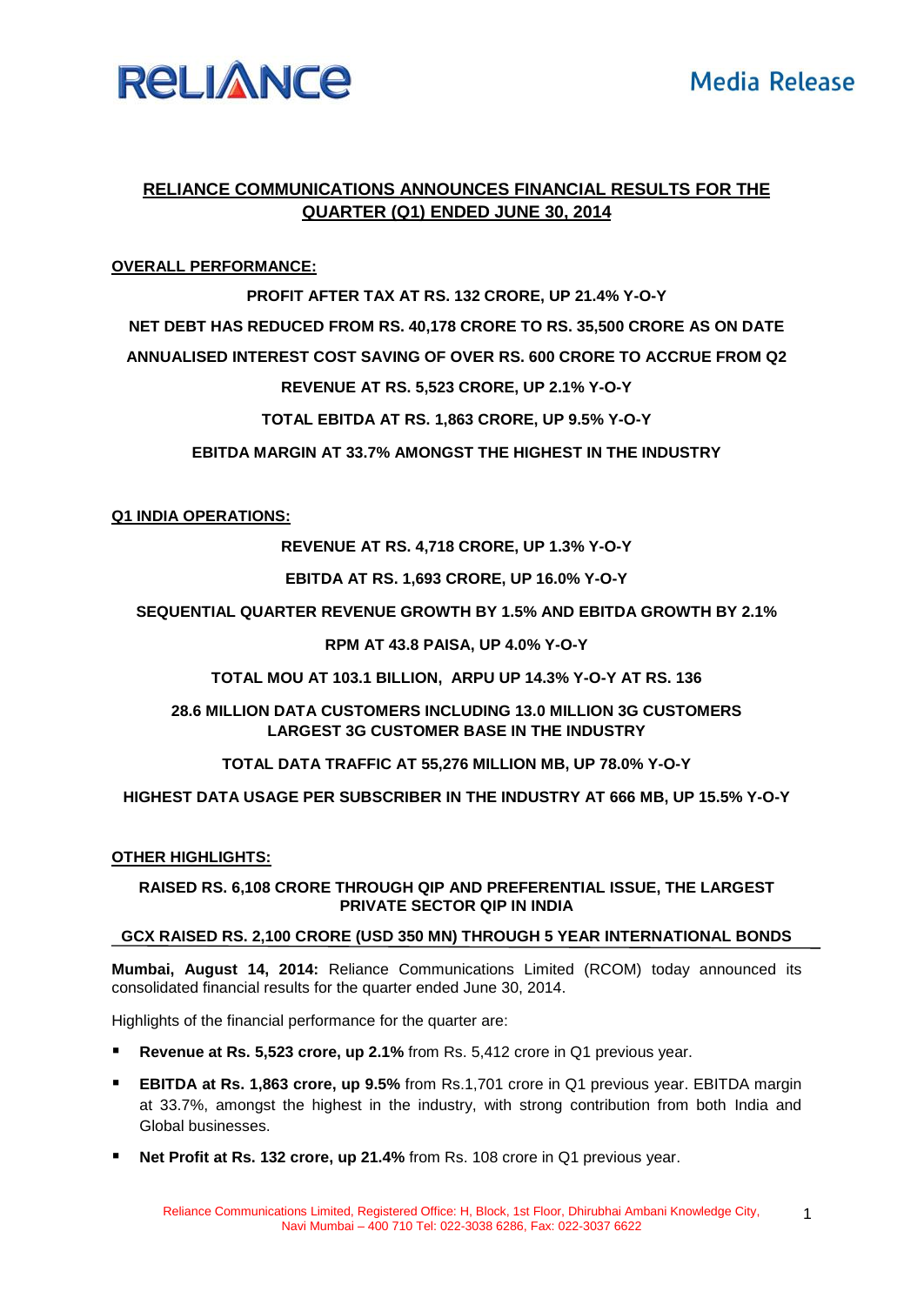

2

## **KEY HIGHLIGHTS for Q1FY15:**

- **1. Consolidated Revenue & EBITDA:** RCOM Q1 consolidated revenue at Rs. 5,523 crore, up 2.1% from Rs. 5,412 crore in Q1 previous year. Q1 EBITDA at Rs. 1,863 crore, with EBITDA margin of 33.7% amongst the highest in the industry.
- **2. India Operations Revenue & EBITDA:** Q1 India Operations revenue at Rs. 4,718 crore, up 1.3% Y-O-Y from Rs. 4,659 cr in Q1 previous year. Q1 India Operations EBITDA at Rs. 1,693 crore, up 16.0% Y-O-Y.
- **3. Global Operations Revenue & EBITDA**: Q1 Revenues at Rs. 1,073 crore, down by 5.1% from Rs. 1,131 crore in Q1 previous year. Q1 EBIDTA at Rs.170 crore, margin stands at 15.9%.
- **4. RCOM continues to be free cash flow positive**. RCOM generated operational cash flow (EBITDA) of Rs. 1,863 crore in Q1, paid net finance charges of Rs. 767 crore and invested Rs. 415 crore on capex during the quarter. It remains free cash flow (FCF) positive and this is expected to continue.

## **5. Key Performance Indicators (KPIs):**

- **a. RPM:** RPM up 4.0% Y-O-Y, at 43.8 paisa. Voice RPM at 33.3 paisa. During the quarter, we have significantly improved RPM with tariff hikes and strong focus on paid and profitable minutes.
- **b. MOU:** The total MOUs at 103.1 billion.
- **c. ARPU:** ARPU up 14.3% Y-O-Y at Rs. 136 in Q1.
- **d. Data Traffic:** The total data traffic up 78.0% Y-O-Y at 55,276 million MB. The traffic has increased due to increase in data subscribers and higher data usage per customer.
- **e. Data Customers:** The total data customer base has grown 51.3% Y-O-Y to 28.6 million including 13.0 million 3G customers in Q1.
- **6. RCOM QIP Programme:** During the quarter, the Company received overwhelming response in the QIP Programme. In the largest ever private sector QIP in the history of corporate India, the Company has raised Rs. 4,808 crore in its maiden QIP issue. It shows the confidence of the Investors in our company. The Promoters have also committed to subscribe the securities of the Company for Rs. 1,300 crore under Preferential issue. The proceeds of QIP offering and the preferential allotment is being utilised primarily for repayment of debt and de-leveraging the balance sheet which will strengthen the financial position of the company.
- **7. Global Cloud Xchange raised Rs. 2,100 crore (USD 350 mn):** Global Cloud Xchange successfully debuted in the Global Capital Market by raising USD 350 Mn fixed rate notes maturing in 2019. The notes were priced at 100% and with a coupon and yield of 7%. USD 250 Mn of the proceeds will be used to refinance the existing bank loan facility entered into by Reliance Globalcom B.V., and the rest of the proceeds will be used for Capex and general corporate purposes.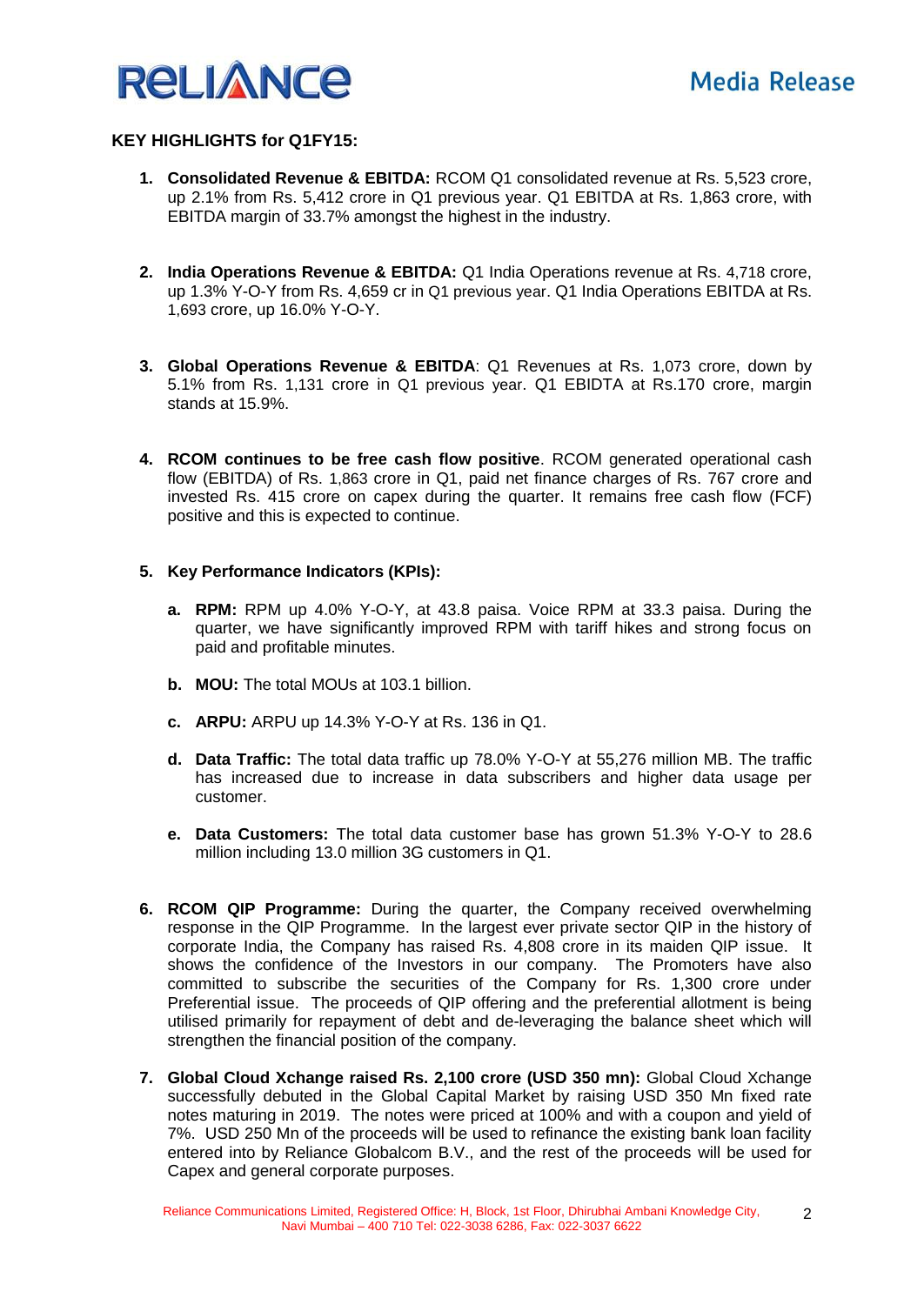

#### **8. RCOM and Reliance Jio Infocomm Ltd. announced the signing of a Master Services Agreement for sharing of RCOM's extensive intra-city optic fiber infrastructure:**

Under the terms of the agreement, Reliance Jio Infocomm will utilize RCOM's nationwide intra-city fiber network for accelerated roll-out of its 4G services across the country. The agreement is based on arm's length pricing at prevailing market prices. RCOM's intra-city optic fiber network extends to nearly 500,000 fiber pair kilometres, across the top 300 cities and towns in India.

This 3<sup>rd</sup> agreement further strengthens the comprehensive framework of business cooperation between Reliance Jio Infocomm and RCOM, following the inter-city optic fiber sharing agreement signed in April 2013, and the nationwide telecom towers infrastructure sharing agreement signed in August 2013.

**9. RCOM announces One India, One Rate plan:** RCOM launched One India, One Rate Plans, a first-of-its-kind free National Roaming offer for post-paid and pre-paid GSM customers. Under this innovative offer, there will be no difference between Local, STD and Roaming charges and customers will be charged only their Home Plan tariffs, even while roaming anywhere in India.

With the One India, One Rate Plans, customers will no longer have to worry about using their phone while roaming or making STD calls. Non-Reliance customers can also avail these plans on their existing mobile numbers by porting-into Reliance through attractive MNP offers

**10. RCOM Offers Non-stop 3G Roaming Across India:** RCOM announced strategic Inter-Circle roaming partnerships with other leading telecom companies to offer non-stop and best-in-class pan-India 3G services to its GSM customers while roaming. With this innovative alliance, all existing and new 3G customers of RCOM will be able to access high-speed pan-India 3G services while roaming outside the Company's own 3G circles.

RCOM is the first operator to offer 3G national roaming to its customers in partnership with other telecom firms having state-of-the-art 3G networks. These alliances will further consolidate RCOM's position as the leading data operator in the country and will help the Company improve its post-paid and Corporate customer market share.

The 3G GSM partnership, therefore, opens up a significant market opportunity for RCOM, as all its 3G customers will now be able to access best-in-class data services on a pan-India basis.

#### **11. Global Cloud Xchange Announces Plan for New Subsea Cable Between Mumbai and Singapore:**

Global Cloud Xchange announced its latest investment into the Asia Pacific region. The new ICX cable infrastructure is part of the company's strategy to provide a direct subsea route to bridge an important gap in the emerging markets corridor, specifically delivering a direct Mumbai-Singapore route to bypass current outage prone terrestrial routes between Mumbai and Chennai.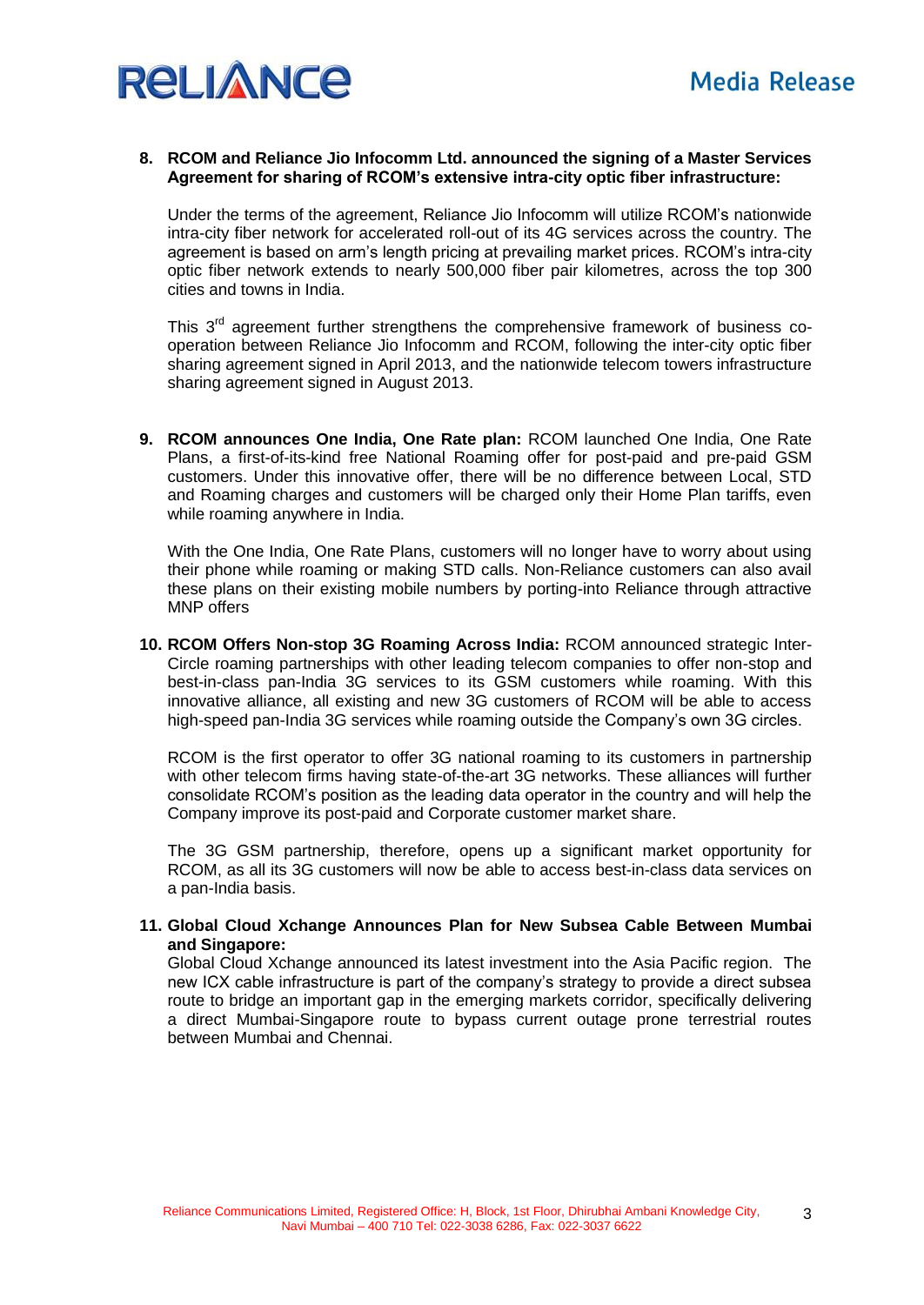

#### **12. Major Rewards & Recognition during the quarter:**

**Managed Video Conferencing Service Provider of the Year –** RCOM received this prestigious title at the 2014 Frost & Sullivan India ICT Awards in recognition of RCOM's industry leading expertise and experience in conceptualising and delivering Video Conferencing services to the Indian corporate sector.

#### **About Reliance Communications**

Reliance Communications Limited founded by the late Shri Dhirubhai H Ambani (1932-2002) is the flagship company of the Reliance Group. The Reliance Group currently has a net worth in excess of Rs. 91,500 crore (US\$ 15.3 billion), cash flows of Rs. 10,200 crore (US\$ 1.7 billion), net profit of Rs. 4,700 crore (US\$ 0.8 billion).

Reliance Communications is India's foremost and truly integrated telecommunications service provider. The Company has a customer base of about 118 million including over 2.6 million individual overseas retail customers. Reliance Communications corporate clientele includes over 39,000 Indian and multinational corporations including small and medium enterprises and over 290 global, regional and domestic carriers.

Reliance Communications has established a pan-India, next generation, integrated (wireless and wireline), convergent (voice, data and video) digital network that is capable of supporting best-of-class services spanning the entire communications value chain, covering over 21,000 cities and towns and over 400,000 villages. Reliance Communications owns and operates the world's largest next generation IP enabled connectivity infrastructure, comprising over 280,000 kilometers of fibre optic cable systems in India, USA, Europe, Middle East and the Asia Pacific region.